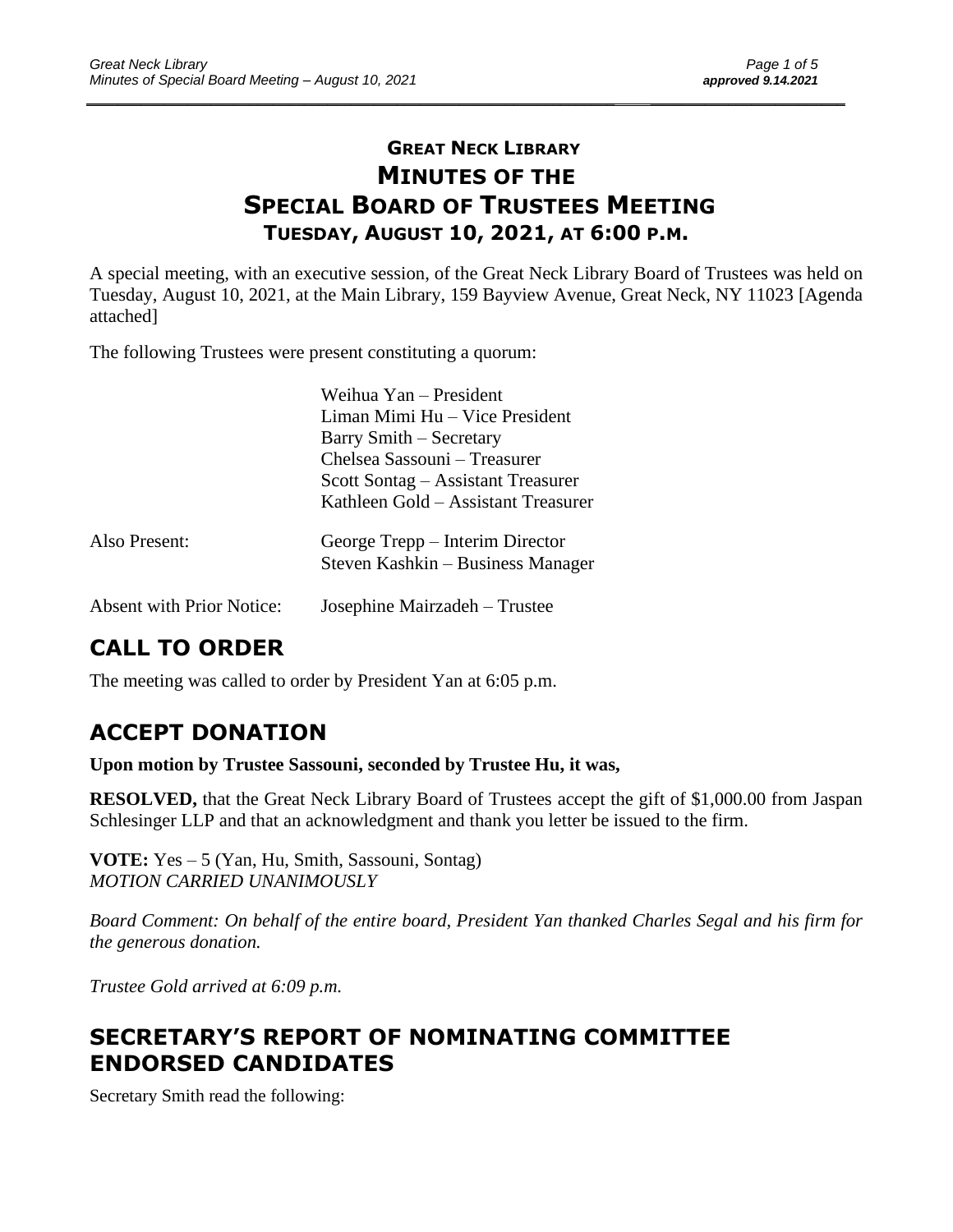The Nominating Committee has endorsed the candidates below to fill seats on the Library Board of Trustees and Nominating Committee that will be expiring December 2021.

#### BOARD OF TRUSTEES

Four Year Term January 2022-2026 for the seat currently held by Weihua Yan: Donald Panetta Four Year Term January 2022-2026 for the seat currently held by Barry Smith: Barry Smith

#### NOMINATING COMMITTEE

Three Year Term January 2022-2025 for the seat currently held by Francine Ferrante Krupski: Josie Pizer Three Year Term January 2022-2025 for the seat currently held by William Gens: (\**Tommi-Grace Melito and Todd Langert, the committee's selections, have withdrawn due to unforeseen circumstances*)

Independent Petitions will be accepted until August 15, 2021

*Board Comment: On behalf of the entire board, President Yan thanked the Nominating Committee for their hard work.*

### **PUBLIC COMMENTS ON PUBLISHED AGENDA**

*J. Pizer – 1. Why is the library responsible for replacement of the A/C in Lakeville? President Yan stated that this is per the terms of the lease. 2. Recommends transferring overage resulting from unhired personnel to the Bond Retirement Fund. President Yan said that last year's overage was divided into the Bond Retirement Fund and the Branch Fund. 3. Is there a process for revisiting previously voted on policy changes now that the library has returned to in person board meetings? Trustee Hu clarified that all virtual meetings held were pursuant to the Governor's executive order and carry same weight as in person meetings.* 

### **PAYROLL CHANGES REPORT**

#### **Upon motion by Trustee Sassouni, seconded by Trustee Hu and after discussion, it was,**

**RESOLVED,** that the Great Neck Library Board of Trustees accept the Payroll Change reports of June 1 through June 30, 2021 as presented, which has been reviewed by the Audit Committee.

**VOTE:** Yes – 6 (Yan, Hu, Smith, Sassouni, Sontag, Gold) *MOTION CARRIED UNANIMOUSLY*

#### **Upon motion by Trustee Sassouni, seconded by Trustee Gold and after discussion, it was,**

**RESOLVED,** that the Great Neck Library Board of Trustees accept the Payroll Change reports of July 1 through July 31, 2021 as presented, which has been reviewed by the Audit Committee.

**VOTE:** Yes – 6 (Yan, Hu, Smith, Sassouni, Sontag, Gold) *MOTION CARRIED UNANIMOUSLY*

## **ACCEPT DONATION**

**Upon motion by Trustee Gold, seconded by Trustee Sassouni, it was,**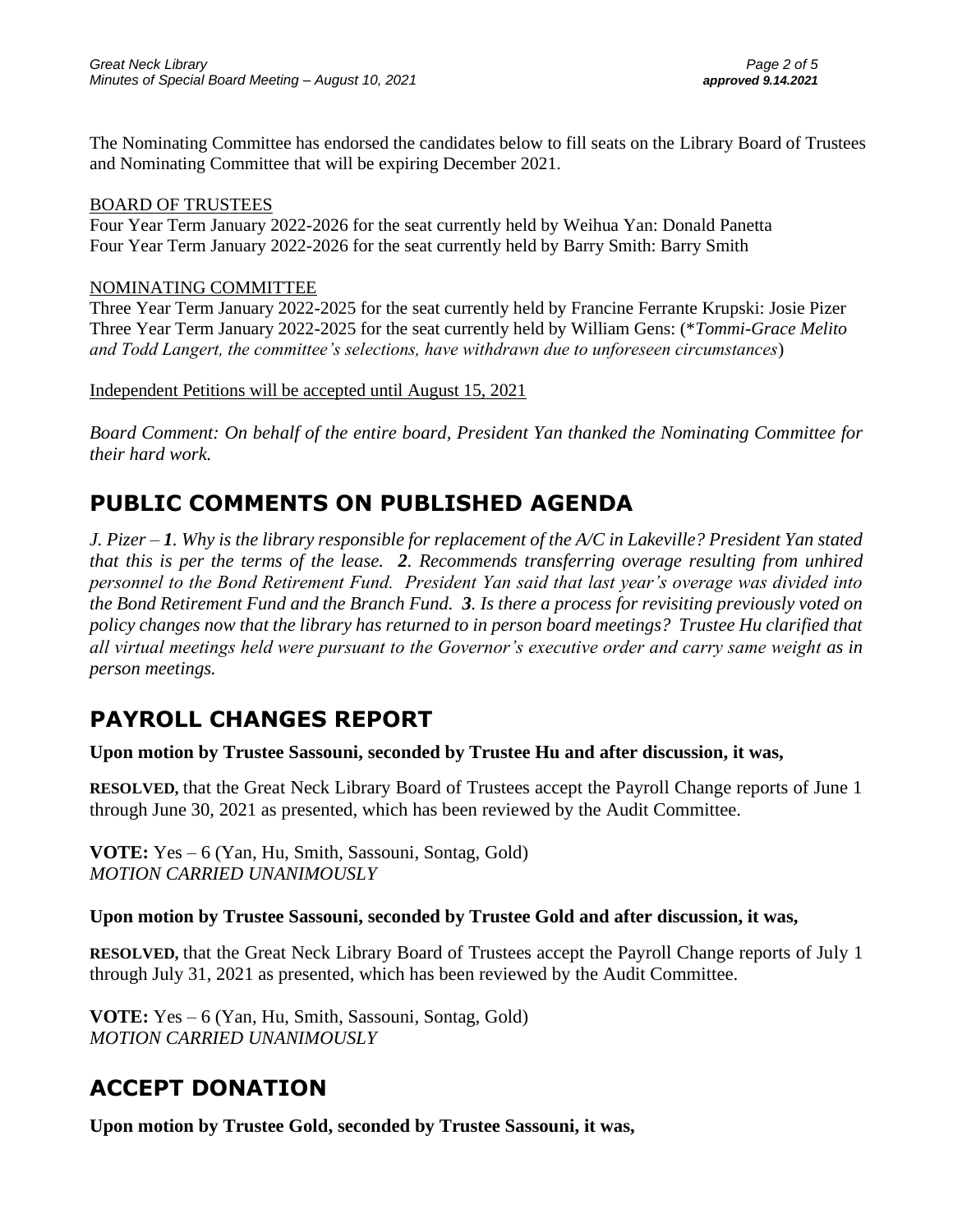**RESOLVED,** that the Great Neck Library Board of Trustees accept the gift of \$350.00 from David Lau and that an acknowledgment and thank you letter be issued to Mr. Lau.

**VOTE:** Yes – 6 (Yan, Hu, Smith, Sassouni, Sontag, Gold) *MOTION CARRIED UNANIMOUSLY*

*Board Comment: President Yan shared that Mr. Lau has been a longtime community activist and is presently volunteering as a cub scout master. On behalf of the entire board, he thanked Mr. Lau for his generous donation.*

### **APPOINTMENT OF WEBMASTER / SOCIAL MEDIA COORDINATOR**

**Upon motion by Trustee Hu, seconded by Trustee Smith, it was,**

**RESOLVED,** that the Great Neck Library Board of Trustees approve the appointment of Cindy Simeti to the position of Webmaster/Social Media Coordinator with a six-month probationary period, effective retroactively to August 9, 2021, at an annual salary of \$57,000.00. [Job Description/Posting attached]

**VOTE:** Yes – 6 (Yan, Hu, Smith, Sassouni, Sontag, Gold) *MOTION CARRIED UNANIMOUSLY*

*Board Comments: President Yan stated that Ms. Simeti has been acting in this role for over three years while being compensated with a stipend. This appointment formalizes her position. Trustee Hu stated that going forward appointments should be set for a future date not retroactively.*

# **CONSTRUCTION GRANT APPLICATION**

**Upon motion by Trustee Sontag, seconded by Trustee Hu, it was,**

**RESOLVED,** that the Great Neck Library Board of Trustees authorize the president to execute the assurances statement for the NYS Library Construction Grant and approve the submission of an application for such grant in the amount of \$325,000.00 to be used for the Parkville Branch renovation project

**VOTE:** Yes – 6 (Yan, Hu, Smith, Sassouni, Sontag, Gold) *MOTION CARRIED UNANIMOUSLY*

# **AUTHORIZE LAKEVILLE LEASE RENEWAL**

**Upon motion by Trustee Sassouni, seconded by Trustee Hu, it was,**

**RESOLVED,** that the Great Neck Library Board of Trustees authorize the president to execute a Lease Modification between Plymouth Realty Co., LLC and the Great Neck Library, for the renewal of the lease for the Lakeville Branch for a ten (10) year period beginning May 1, 2022 at the renegotiated terms starting at \$58 a sq ft with 1.5 % increases in years 2-5 and 2.5% increase in years 6-10.

**VOTE:** Yes – 6 (Yan, Hu, Smith, Sassouni, Sontag, Gold) *MOTION CARRIED UNANIMOUSLY*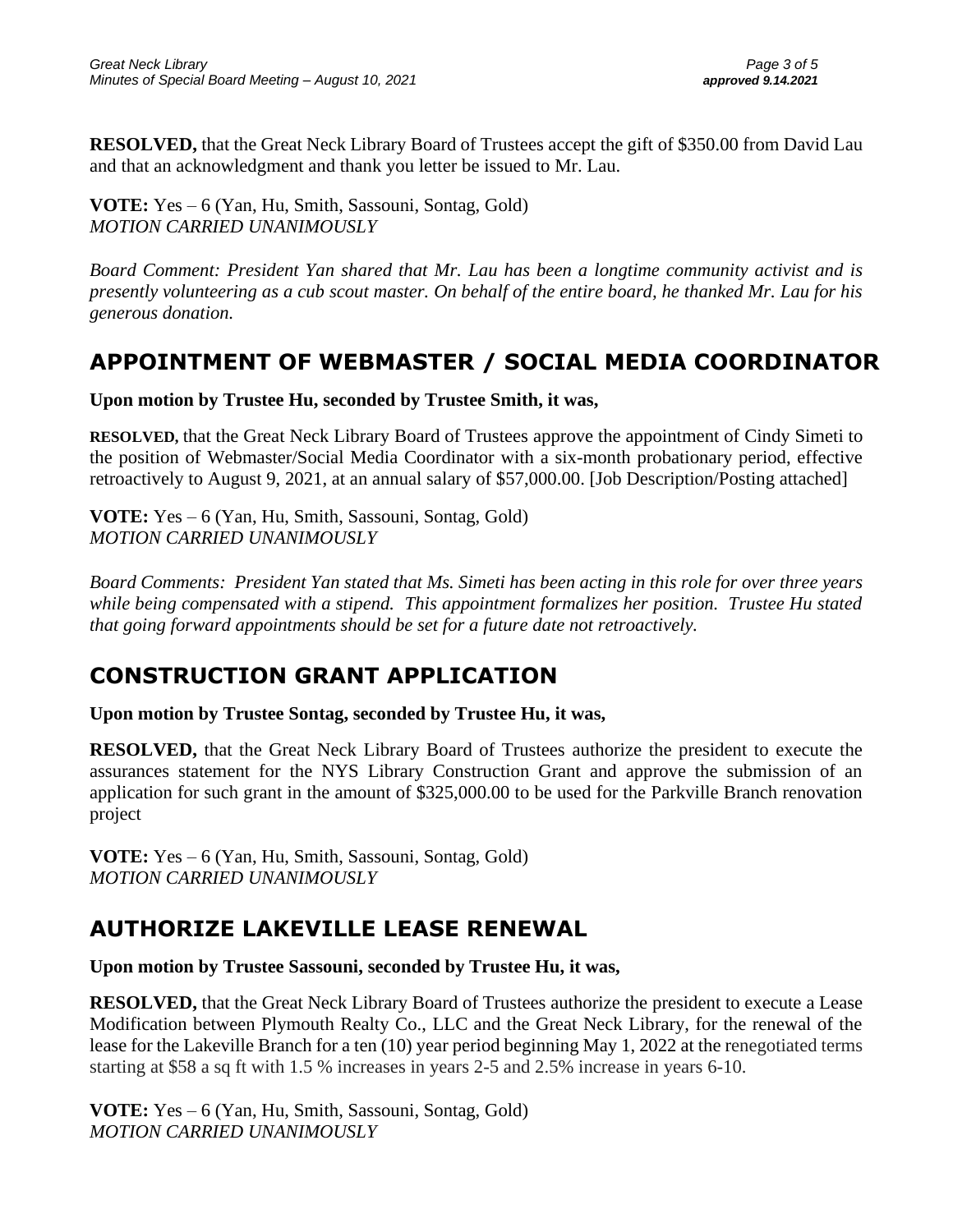## **PROPOSED POLICY CHANGE**

Revise Section 400-80 (Continuing Education) - 2<sup>nd</sup> Read

*President Yan stated that this is a 2nd Read and is attached for everyone's review.*

# **DISCUSSION: RETURN TO MASK MANDATE**

President Yan said that given the change in the environment and resurgence of COVID cases, the Board should consider returning to the mask mandate. Trustee Hu shared that there is a growing concern in the community on this, especially when it comes to kids and that most people are in favor of mandating masks. This mandate is not about our own comfort or safety but rather out of care for the children. Trustee Hu continued that the library should contemplate following the examples of various levels of government in requiring staff to be either vaccinated or undergo weekly COVID tests. President Yan thinks it best to hold off on this given the high number of vaccinated staff. Trustee Sassouni concurred. The board agreed to have the library require masks for everyone as soon as possible.

## **DISCUSSION: IMMEDIATE CLOSURE OF THE LAKEVILLE BRANCH DUE TO NO A/C RESULTING IN NO AIR CIRCULATION WHICH MAY EXACERBATE THE CORONAVIRUS**

The board discussed the possibility of closing the branch until further notice. Business Manager, Steven Kashkin, stated that the library has been getting pricing for a replacement unit which ranges from \$12,000 – \$19,000. Once a decision is made and an order placed it can take anywhere from three to five weeks before the equipment is received at which time installation can begin. After discussion, the board agreed to close the branch on a day-to-day basis, dependent on the temperature, until further notice.

## **OPEN TIME**

*Interim Director Trepp asked the board to consider opening the Station Branch on Sundays once the Parkville Branch renovations start. President Yan said that this will be revisited when the time comes.* 

*M. DiCamillo – 1. Board should revise the resolution on the Webmaster appointment to reflect today's date. 2. Shared that many Parkville patrons are senior citizens who place their votes for the library trustees at that branch, therefore, the renovations should be held off until after the election.*

## **EXECUTIVE SESSION**

**Upon motion by Trustee Hu, seconded by Trustee Gold and after discussion, it was,**

RESOLVED, that the Great Neck Library Board of Trustees enter into Executive Session for a discussion on a personnel matter relating to the Director Search.

**VOTE:** Yes – 6 (Yan, Hu, Smith, Sassouni, Sontag, Gold) *MOTION CARRIED UNANIMOUSLY*

*Trustee Sassouni left at 7:20 p.m.*